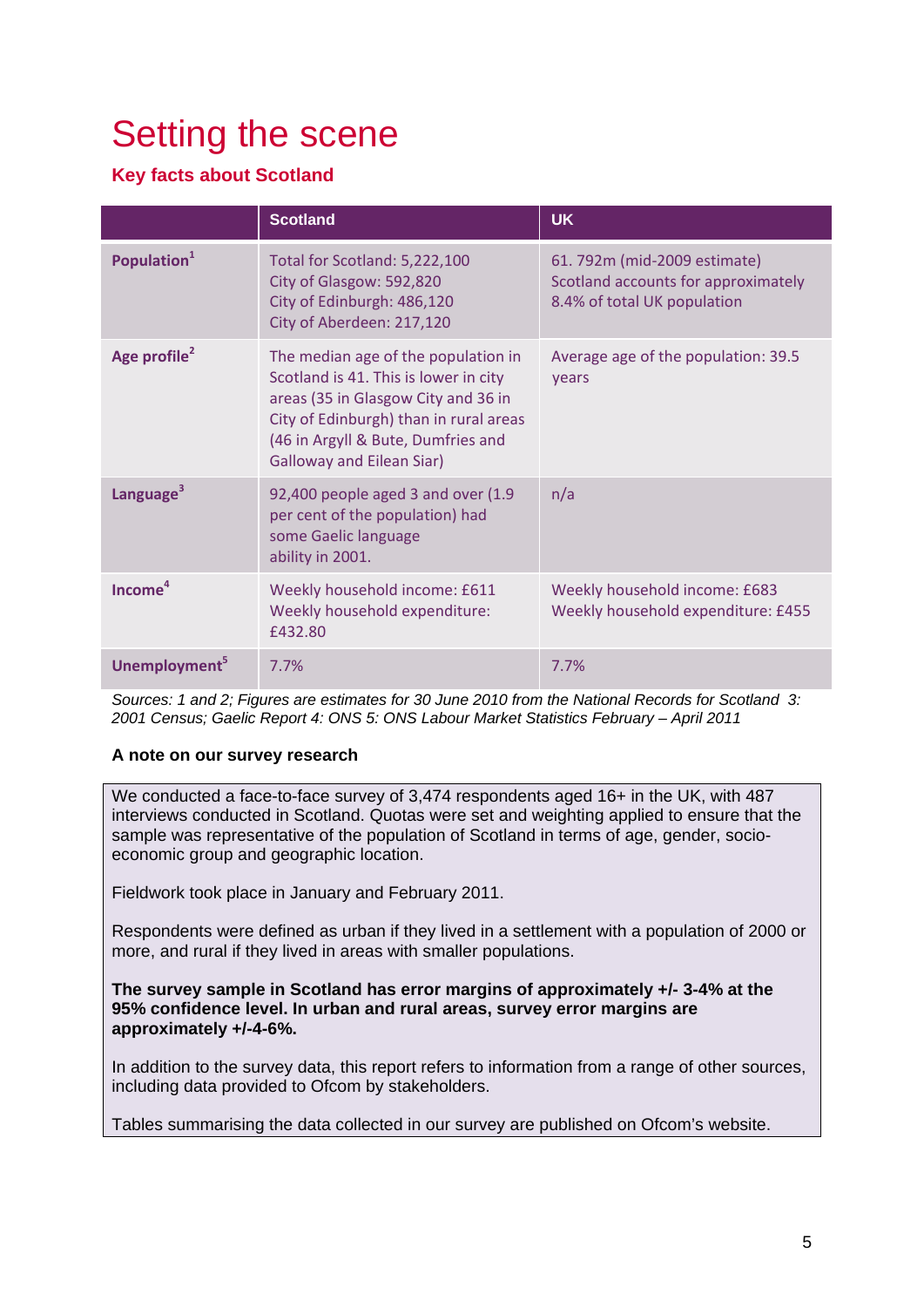# 1 Scotland's communications market

# **1.1 Introduction and key findings for Scotland**

## **Introduction**

This section sets out a selection of the key facts and figures relating to communications markets in Scotland and across the UK nations in 2011, comparing and contrasting nations and highlighting changes that have taken place in the past year.

## **Key findings for Scotland**

## TV and audio-visual content

- While across the UK take-up of digital TV increased by four percentage points in the past year, the largest increase was recorded in Scotland, where DTV penetration rose by six percentage points to 97%. This was driven by digital switchover in Scotland, which was under way at the time the fieldwork was undertaken.
- Viewers in Scotland (along with those in Wales) watch more TV than those in other nations - 4.5 hours per day, compared to the UK average of 4 hours.
- Year-on-year spend by PSBs on first-run original programming for viewers in Scotland was up 1% to £52m; over five years, spend fell by 23%, with investment falling by £15m over that period.
- Hours of non-news/non-current affairs programming in Scotland was up by 26% in 2010. The big increase in non-news/non-current affairs output is likely to be explained by STV opting out of content that is broadcast across the UK on ITV1.
- In Scotland spend per head on UK-originated content broadcast by PSBs (on TV and radio) stood at £35.60 per head (up by 3.8%); networked and regional production both made substantial contributions to that total.

## Radio and audio

- People in Scotland listen to an average of 21.8 hours of radio per week the lowest level of listening in the UK.
- BBC radio accounted for a 45% share of total listening in Scotland lower than the corresponding share in other nations, and compared to the UK average listening share of 55%. Local commercial stations accounted for 40% of listening, compared to a UK average of 32%.

#### Internet and web-based content

- Broadband take-up across the UK increased by 3% points to 74%, with year-on-year increases recorded in all of the UK nations with the exception of Scotland, which had the lowest level of broadband take-up (61%) (detailed analysis in section 4).
- Over half (54%) of those with broadband in Scotland use a social networking site.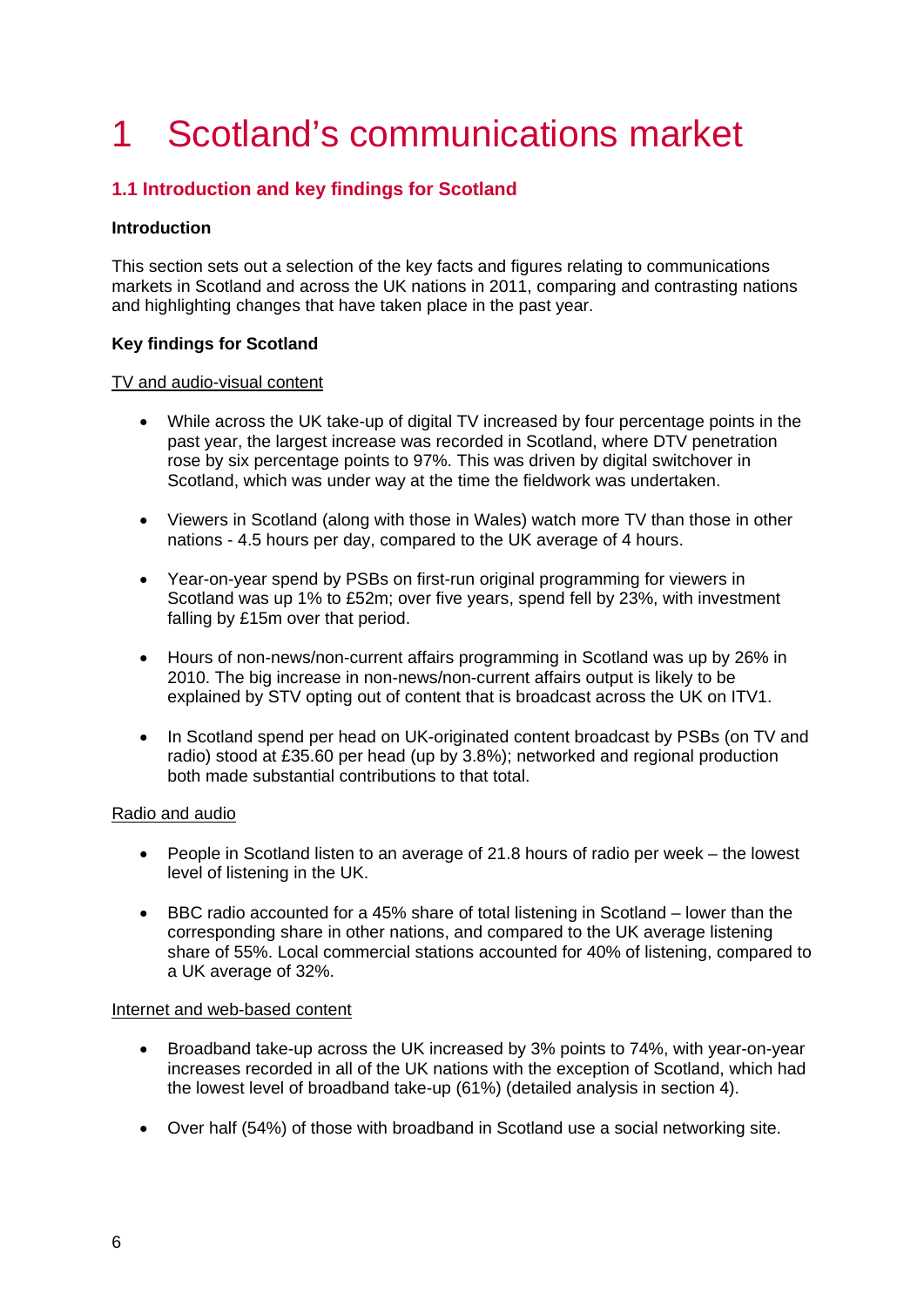#### Telecoms and networks

- While ownership of mobile phones has remained stable over the past year (up one percentage point to 86% of adults), one in five mobile owners in Scotland now has a smartphone. There has been a six percentage point rise in the proportion of adults accessing the internet via a mobile, although at 21% this still lags behind the UK average of 32%.
- Eight in ten homes in Scotland have a fixed-line phone, leaving 17% of households reliant on mobile telephony only (slightly higher than the UK figure of 15%). In Scotland, 3% of households have neither fixed nor mobile telephony.

# **1.2 UK communications market: fast facts**

[Figure 1.1](#page-2-0) illustrates how take-up and use of a variety of communications services across the UK has changed over the past year.

|                                                                                                                                                                                                                                                                                                                                                                                                                                                               | $\leq$           | England                | <b>Scotland</b> | Wales            | Northern<br>Ireland | <b>Scotland</b><br>urban | Scotland rural | UK urban               | UK Rural              |
|---------------------------------------------------------------------------------------------------------------------------------------------------------------------------------------------------------------------------------------------------------------------------------------------------------------------------------------------------------------------------------------------------------------------------------------------------------------|------------------|------------------------|-----------------|------------------|---------------------|--------------------------|----------------|------------------------|-----------------------|
| Digital TV take-up<br>among TV homes                                                                                                                                                                                                                                                                                                                                                                                                                          | 96<br>$+4$       | 96<br>$^{\uparrow +4}$ | 97<br>$+6$      | 99               | 90                  | 97<br>$+6$               | 98<br>$+11$    | 96<br>$\uparrow + 4$   | 95<br>$+3$            |
| <b>Broadband</b><br>take-up                                                                                                                                                                                                                                                                                                                                                                                                                                   | 74<br>$+3$       | 76                     | 61              | 71<br>$+7$       | 75                  | 60                       | 68             | 74<br>$^{\uparrow +4}$ | 80<br>$+5$            |
| Mobile broadband                                                                                                                                                                                                                                                                                                                                                                                                                                              | 17<br>$+2$       | 18<br>$+3$             | $\overline{9}$  | 16               | 13                  | 8                        | 13             | 17                     | 14                    |
| Mobile phone take-up                                                                                                                                                                                                                                                                                                                                                                                                                                          | 91<br>$+2$       | 92<br>$+2$             | 86              | 87               | 92                  | 85                       | 88             | 91<br>$+2$             | 92                    |
| Use mobile to access<br>internet                                                                                                                                                                                                                                                                                                                                                                                                                              | 32<br>$+9$       | 34<br>$+9$             | 21<br>$+6$      | 25               | 29<br>$+8$          | 21                       | 25<br>$+10$    | 34<br>$+8$             | 23                    |
| Smartphone<br>take-up amongst mobile<br>phone owners                                                                                                                                                                                                                                                                                                                                                                                                          | 30<br><b>ለ</b> + | 31<br>ሉ+               | 21<br>^+        | 29<br><b>ለ</b> + | 23<br>$\uparrow$    | 20<br><b>ተ</b>           | 25<br>ኍ+       | 30<br>^+               | 30<br>$^{\uparrow +}$ |
| Fixed landline take-up                                                                                                                                                                                                                                                                                                                                                                                                                                        | 85               | 85                     | 80              | 80               | 84                  | 78                       | 86             | 84                     | 90                    |
| Households taking<br>bundles                                                                                                                                                                                                                                                                                                                                                                                                                                  | 53               | 54                     | 49              | 47               | 46                  | 51                       | 41             | 54<br>个+3              | 47                    |
| DAB ownership<br>amongst radio listeners                                                                                                                                                                                                                                                                                                                                                                                                                      | 37               | 39                     | 31              | 27               | 28                  | 30                       | 32             | 37                     | 40                    |
| Figure is significantly higher than UK average<br>$\mathsf{X}^-$<br>Figure is significantly lower than UK average<br>X<br>Figure has risen significantly by <sup>xx</sup> percentage points since 2010<br>$+xx$<br>Ofcom research Q1 2011Base: All adults aged 16+ (n = 3474 UK, 1983 England, 487 Scotland,                                                                                                                                                  |                  |                        |                 |                  |                     |                          |                |                        |                       |
| Wales, 511 Northern Ireland, 2458 UK urban, 1016 UK rural, 1719 England urban, 264 England<br>239 Scotland urban, 248 Scotland rural, 241 Wales urban, 252 Wales rural, 259 Northern Ireland<br>urban, 252 Northern Ireland rural)Note: This is the first year in which we have collected survey d<br>on smartphone use, so we cannot report a year-on-year increase. However, we are confident th<br>ownership has increased significantly in the past year. |                  |                        |                 |                  |                     |                          |                |                        |                       |

## <span id="page-2-0"></span>**Figure 1.1 Communication markets: fast facts**

*Ofcom research Q1 2011Base: All adults aged 16+ (n = 3474 UK, 1983 England, 487 Scotland, 493 Wales, 511 Northern Ireland, 2458 UK urban, 1016 UK rural, 1719 England urban, 264 England rural, 239 Scotland urban, 248 Scotland rural, 241 Wales urban, 252 Wales rural, 259 Northern Ireland urban, 252 Northern Ireland rural)Note: This is the first year in which we have collected survey data on smartphone use, so we cannot report a year–on-year increase. However, we are confident that*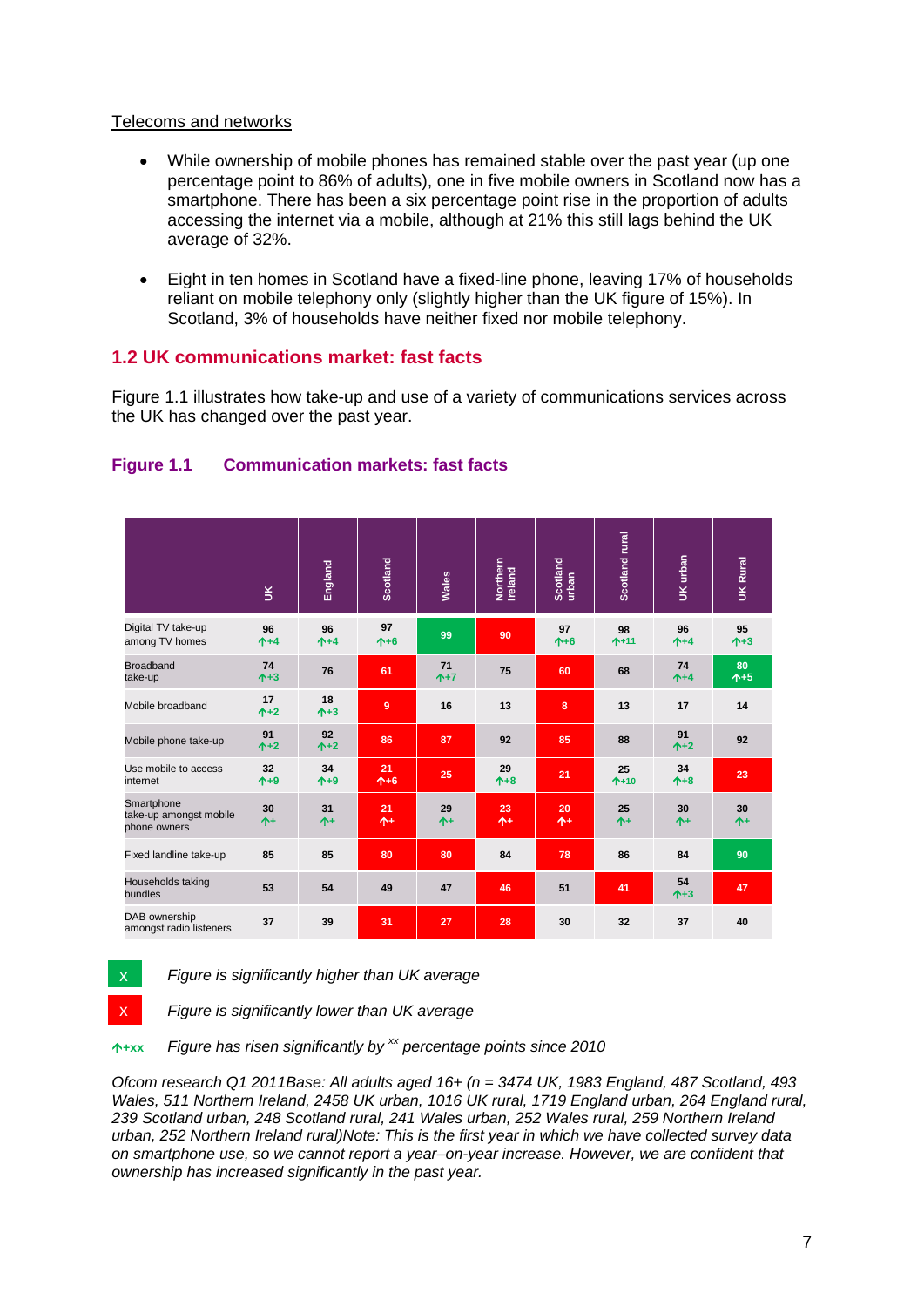# **1.3 Availability of communications platforms and services**

#### **Availability of communications services varies across the UK's nations**

[Figure 1.2](#page-3-0) shows the availability of communications services across the UK by percentage of population covered. The coverage of most services shown in the chart has not changed in the past year. Digital terrestrial television is an exception to this, having risen (substantially in Scotland) as a result of the completion of digital switchover in the past year in north and central Scotland. The charts shows that population coverage of communications services varies by service and by nation:

- Digital terrestrial television availability rose from 82% of the population in 2010 to 99% twelve months later. The digital switchover programme in Scotland, completed in June 2011, extended DTT coverage to most households, with coverage matching that of analogue terrestrial television.
- Fixed-line voice telephony and dial-up internet access are available to 100% of homes in the UK, as a result of the universal service obligation.
- At the end of 2010 89% of UK homes were in exchange areas that had been unbundled (up from 85% the previous year). In Scotland 81% of homes were connected to an LLU-enabled exchange at the end of 2010, the second lowest proportion among the UK nations, but this has risen from 70% in 2009.
- 2G mobile services were available to 85% of the Scottish population; broadly similar to levels of coverage in Northern Ireland and Wales. 3G population coverage is on a par with 2G coverage (84%) – the second highest among the nations. Population coverage for both 2G and 3G services is highest in England, at 99%.



## <span id="page-3-0"></span>**Figure 1.2 Communications infrastructure availability across the UK's nations**

#### *Sources: Ofcom and: 1. DTT: Availability of 17 services. Ofcom estimates.*

*2. Proportion of population living in postal districts where at least one operator reports at least 90% 2G area coverage. Sourced from GSM Association / Europa Technologies (Q2 2011). Note that coverage data have been restated; this means that year-on-year comparisons are not possible. 3. Proportion of population living in postal districts where at least one operator reports at least 90% 3G area coverage. Sourced from GSM Association / Europa Technologies (Q2 2011). Note that coverage data have been restated; this means that year-on-year comparisons are not possible. 4. Proportion of premises able to receive DSL broadband services based on data reported by BT 6. Proportion of households passed by Virgin Media's broadband-enabled network*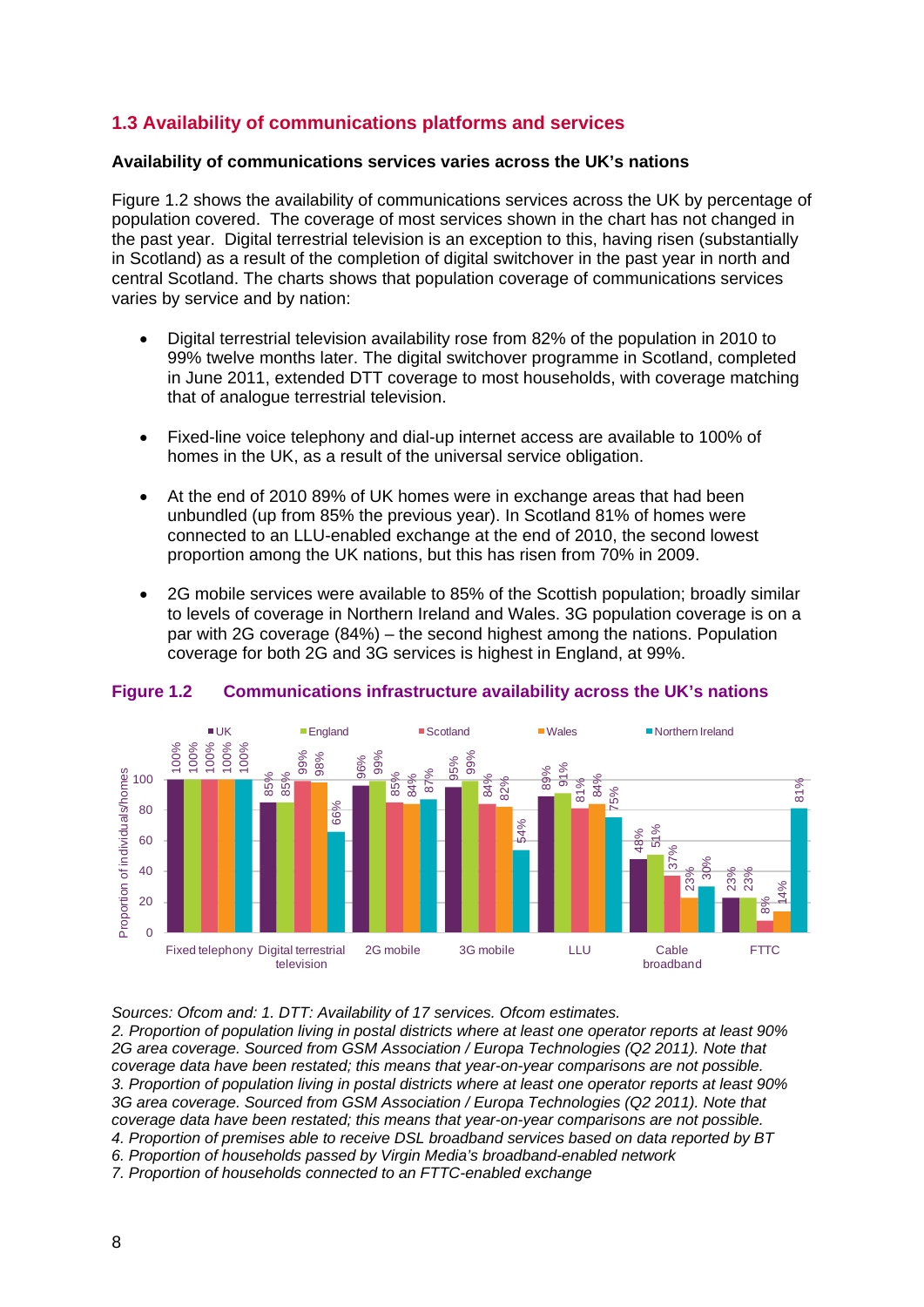# **1.4 Take-up of communications platforms and services across the UK**

#### **Modest increases in take-up of established communications services across the UK nations**

Take-up of the most established communications services remained stable or increased modestly in the past year. Digital television and mobile telephony services are approaching universal ownership, so year-on-year increases in take-up have slowed.

- The small fall in ownership of fixed-line telephones across the UK, that we reported on last year, has been sustained, with take-up remaining at 85%. Take-up of fixedline telephones is lowest in Scotland and Wales (both at 80%).
- Broadband take-up in the UK (whether fixed or mobile) has continued to increase, with a three percentage point rise in the past year. However, in Scotland, broadband ownership remained at 61% and is now 13% points behind the UK average of 74%.
- Over nine in ten UK adults now own a mobile phone, following a two percentage point increase in take-up during the past year. There is modest variation in take-up between nations, with the lowest take-up in Scotland (86%).
- Digital television ownership has increased to 96% of the UK's adult population. In Scotland DTV penetration rose by six percentage points in the past year to match the UK average.



## **Figure 1.3 Communications service adoption across the nations of the UK: 2011**

*Source: Ofcom research, Q1 2011* 

*Fixed line base: All adults aged 16+ (n = 3474 UK, 1983 England, 487 Scotland, 493 Wales, 511 Northern Ireland)DTV, mobile and broadband bases: Adults aged 16+ with a TV in the household (n= 3412 UK, 1941 England, 479 Scotland, 483 Wales, 509 Northern Ireland)*

*DAB base: Adults aged 16+ with any active radio sets in the household who listen to radio. \*NB Data previous to 2011 are based on all who listen to radio (n = 2811 UK, 1629 England, 357 Scotland, 397 Wales, 428 Northern Ireland) See published tables for questions:* 

*[www.ofcom.org.uk/static/marketdataresearch/statistics/main\\_set.pdf](http://www.ofcom.org.uk/static/marketdataresearch/statistics/main_set.pdf)*

Figure above bar shows % point change from Q1 2010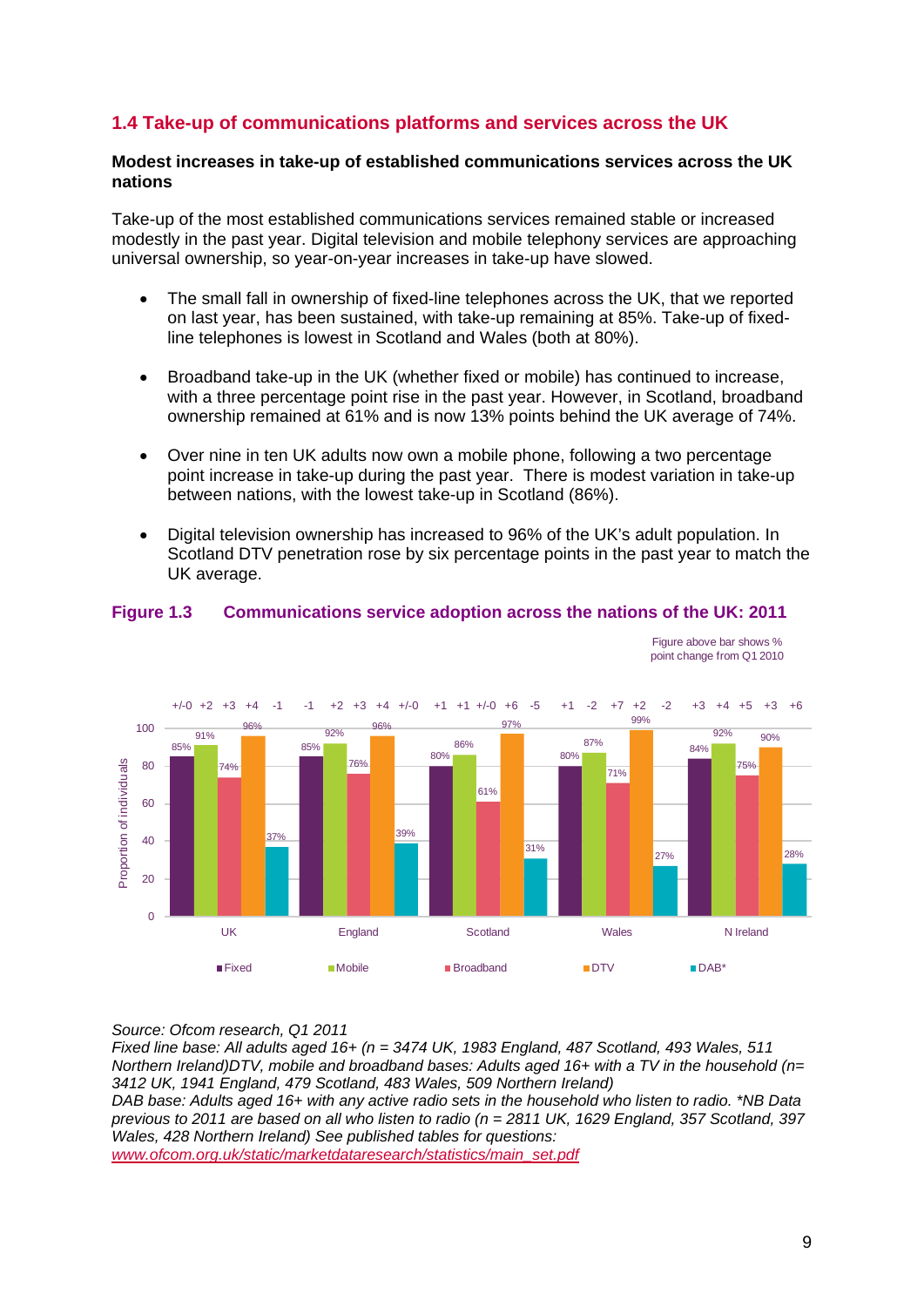#### **Smartphone take-up**

In Scotland one in five mobile owners has a smartphone (21%), the lowest across the four nations. Smartphone ownership is higher among ABC1 socio-economic groups and those aged 16-34. For a detailed study of smartphone users, see the *Communications Market Report: UK* at www.ofcom.org.uk/cmr11.



#### **Figure 1.4 Smartphone ownership among mobile phone owners**

#### *Source: Ofcom research, Q1 2011*

*Base: Adults aged 16+ who personally use a mobile phone (n = 3091 UK, 1786 England, 425 Scotland, 416 Wales, 464 Northern Ireland)* 

*Question. Do you personally use a smartphone? A smartphone is a phone on which you can*  easily access emails, download files and applications, as well as view websites and generally surf *the internet. Popular brands of smartphone include BlackBerry, iPhone and Android phones such as the HTC Desire.* 

Fifteen per cent of adults in the UK rely on mobile voice telephony only. As highlighted in last year's report, Wales and Scotland have the highest proportion of mobile-only homes. Across the UK, lower-income homes are more likely to rely on mobile telephony. In Scotland, 3% of households have neither fixed nor mobile telephony.



## **Figure 1.5 Mobile-only households in the UK**

*Source: Ofcom research, Q1 2011* 

*Base: All adults aged 16+ (n = 3474 UK, 1983 England, 487 Scotland, 493 Wales, 511 Northern Ireland)* 

*Question. Is there a landline phone in your home that can be used to make and receive calls? / How many mobile phones in total do you and members of your household use?*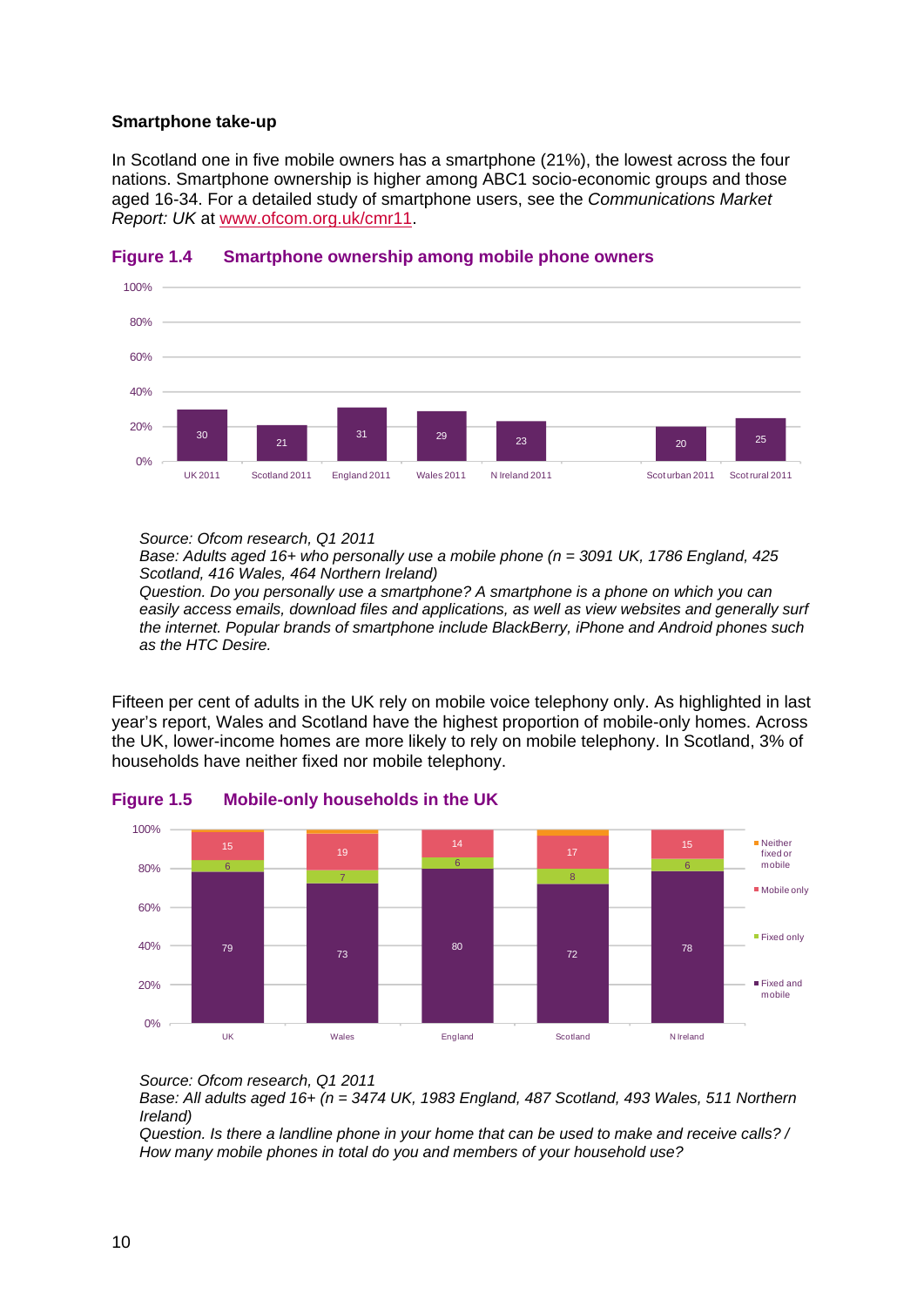# **1.5 Consumer take-up of bundled services in the UK**

#### **Over half of all homes across the UK took a bundle of communications services at Q1 2011, up by three percentage points year on year.**

The trend of purchasing two or more communications services from the same supplier continues to increase in popularity across the UK. Fifty-three per cent of UK homes now purchase communications services in this way, a three percentage point increase year on year, following a four percentage point increase from 2009-2010. The most popular type of bundle is a 'dual' package of two services (typically fixed-line telephony and broadband).

Take-up of bundled services is becoming an increasingly popular way to purchase services in the UK's nations, in particular in Scotland and Wales, where we have seen year-on-year increases of five and four percentage points respectively.



## **Figure 1.6 Take-up of bundles, by nation**

*Source: Ofcom research, Q1 2011* 

*Base: All adults aged 16+ with a package of services regardless of whether or not these include a discount (n = 1680 UK, 1035 England, 226 Scotland, 197 Wales, 222 Northern Ireland) Note: Remaining percentages are Don't know responses*

# **1.6 Spending by public service broadcasters on television and radio content across the UK's nations**

[Figure 1.7](#page-7-0) illustrates patterns of spend on broadcast output. It adjusts for population size by expressing spend on a per-head basis. The chart illustrates four types of expenditure:

- the value of qualifying first-run networked TV spending programmes that are produced in one nation/English macro region, and then broadcast to all UK viewers;
- BBC spend on radio services for listeners in the Nations (BBC Radio Foyle/Ulster, BBC Radio Wales/Cymru, BBC Radio Scotland/ nan Gàidheal and BBC Local Radio in England);
- spend by the BBC and ITV/STV/UTV on first-run programmes specifically for viewers in each nation; and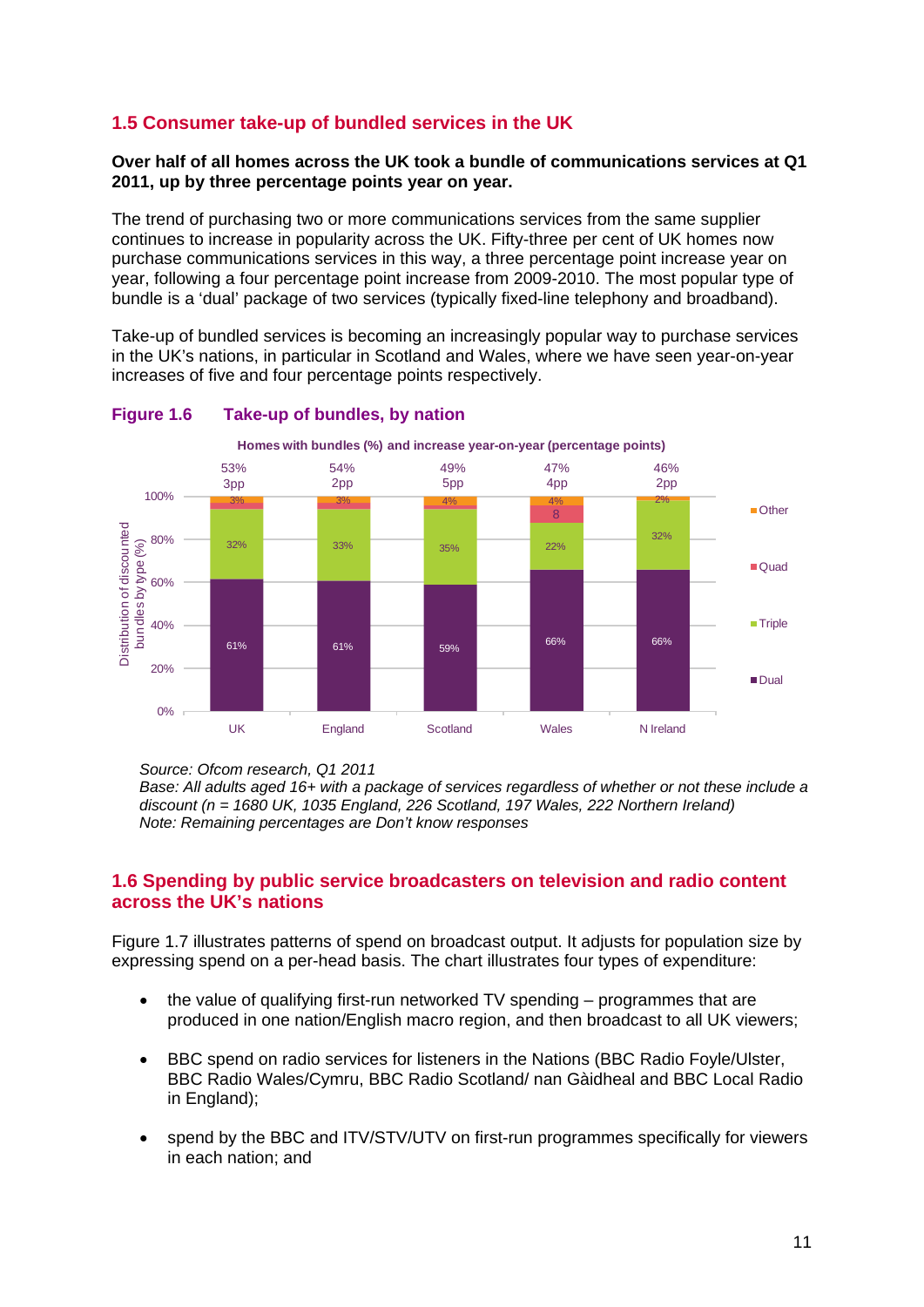• TV content produced in Welsh (and broadcast on S4C), Gaelic (BBC ALBA) and the Irish language.

Total spend/head across the UK stood at £38.23 in 2010, down by 4.5% in real terms year on year; networked television productions accounted for three-quarters (75%) of that total, and nations/regional television output for a further 11%.

Patterns of spending across the four nations differed in terms of both their level and composition. In Scotland spend per head stood at £35.60 (up by 3.8%), and networked and regional production both made substantial contributions to that total.

<span id="page-7-0"></span>



*Source: broadcasters, BBC and S4C annual report and accounts, and Ofcom calculations*

# **1.7 Consumption of television and radio services**

## **People in Scotland spend an average 4.5 hours per day watching TV**

In 2010, average daily TV viewing among individuals (aged 4+) was highest in Scotland and Wales (average 4.5 hours per day in 2010).

For radio listeners, average daily listening among adults (15+) in Scotland was 3.1 hours, a figure broadly similar across all the nations, and comparable to the figure for 2009.